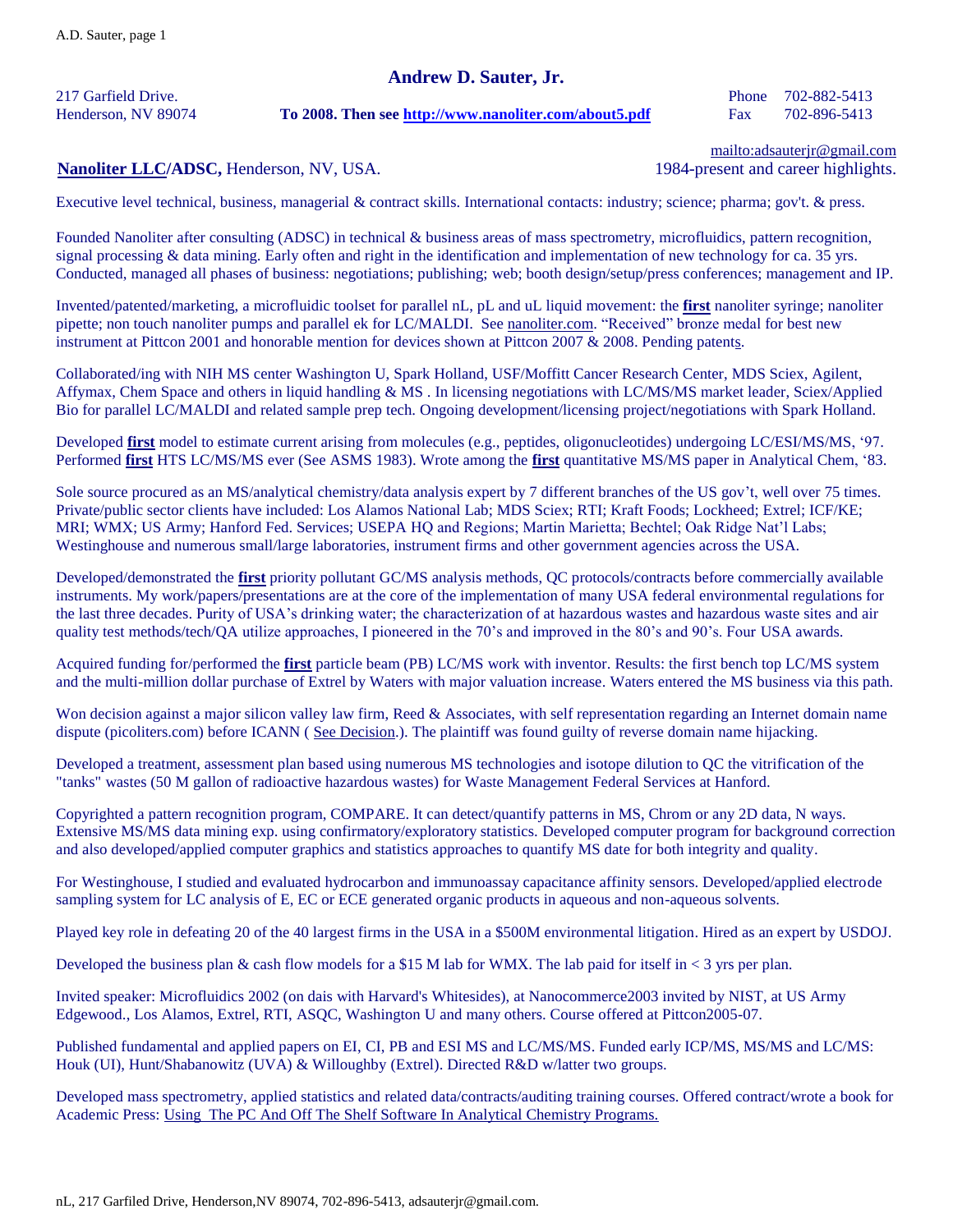#### A.D. Sauter, page 2

Published 3 interlaboratory MS studies in the peer review literature. Authored methods, QC protocols/contracts and managed study that involved 11 laboratories presenting results at ASMS for two years period with US government and other scientist. Extensive field sampling/analysis experience across USA. Studied by MS: polymers; coal gasification; incineration & water treatment.

Par Enterprises, Inc., Henderson, NV, VP Chemical Information Systems 1992-1996 (Concurrent w/ ADSC.)

I won and managed (group of 15 employees and consultants at four locales) a seven figure contract for Los Alamos National Lab to develop the first Windows based chemistry project management system. Off-the-shelf & developed software was successfully employed for purchasing, reporting and auditing of data (34 different chemical analysis and other measurement techniques within cGMP/cGLP) integrating data from 11 organizations. QC audits of sample results took only seconds for any technique.

**USEPA, EMSL, LV, NV Group Leader, then Methods Development Manager 1980-1984** 

I managed a research group of Ph.D.'s doing in-house MS methods development studies & QA/QC work in GC/MS, LC/MS/MS, LC/MS, etc.). Implemented new technology at the core or CERCLA, RCRA and other environmental methods nationally. Managed 7 figure extramural R&D and special programs (one eight figures) at UVA, Lockheed , TRW and labs nationally. Pre-contract award & QA auditor for national programs spending \$B/yr.

**Computer Science Corp, Athens, GA, Senior Chemist 1979-1980** 

Member of the team that built first national water pollution database. This GC/MS data (17 labs and different systems 20,000 raw data files) was built from samples of USA's rivers/plants. It was the first set of information employed to set water treatment standards for USA's industries, defining, best available, economically achievable treatment technology.

**Merck, the Calgon Subsidiary, Pgh, PA, Senior Chemist 1977-1979** 1977-1979

I built a MS lab. I managed a group of three chemist doing R&D and routine analysis of water, consumer and polymer products.

**Midwest Research Institute,** KC, MO. Associate Chemist 1974-1977

Contract research. Wrote proposals. Performed contract R&D in support of energy, environmental, electrochemistry, instrument development projects/programs. This included the development of the first priority pollutant protocol in 1976/77.

### **Anesthesia Research Associates, Mercy Hospital/U. Pittsburgh,** Pgh, PA, Technician 1971-1972

Research technician. Chemical analysis of animal, human and other samples by multiple techniques for many studies.

# **Education**

M. Sc., physical organic analytical chemistry, Marquette University, 1974 B.S., chemistry, Duquesne University, 1971 Courses in Statistics (Georgia Tech.), Atomic Spec (Varian); Programming and Instrument Op.(Finn. Institute); Program/Contracts Mgmt Courses. Mentored 20 years by J.J. Downs former Director Carnegie Mellon Institute For Research and principal research scientist at MRI, Franklin Institute, industry.

# **Selected Microcomputer/Computer Experience**

Extensive data mining experience: confirmatory; exploratory & multivariate statistics; published in signal processing and pattern recognition. Offered contract from Academic Press to author a book on using Windows applications in chemistry laboratories and programs. Used MS Office, stat packages (Statistica, Statgraphics, SAS, etc.), machine vision software (Vision Builder), numerous utilities (WinZip, Webalizer, Leap, Samspade, etc.), graphics (Photoshop & Paint Shop) for scientific, QC and business plan presentations.

Managed/hands on built databases under Windows and VMS. Used Informix, Access and dB3 to mine (SQL), and organize data. Managed software dev projects in signal processing, library matching, data reporting, using VB, Excel, Labview from needs analysis, design, line level debugging to implementation/support. Wrote/developed nanoliter.com. Some programming.

# **Previous\*/Current Affiliations**

Instructor at Pittcon short course, Nanoliters And Induction Based Fluidics. Invited Pittcon presenter 2005- to present. American Society Of Mass Spectrometry Association for Laboratory Automation. ACS\*, ASTM\*, Adjunct U. of Nevada, Dept. of Physics\*, AOAC, Former Gen. Referee For Analytical Methods For Ground Water\*.

# **References, Publications/Presentations Available Upon Request.**

nL, 217 Garfiled Drive, Henderson,NV 89074, 702-896-5413, adsauterjr@gmail.com.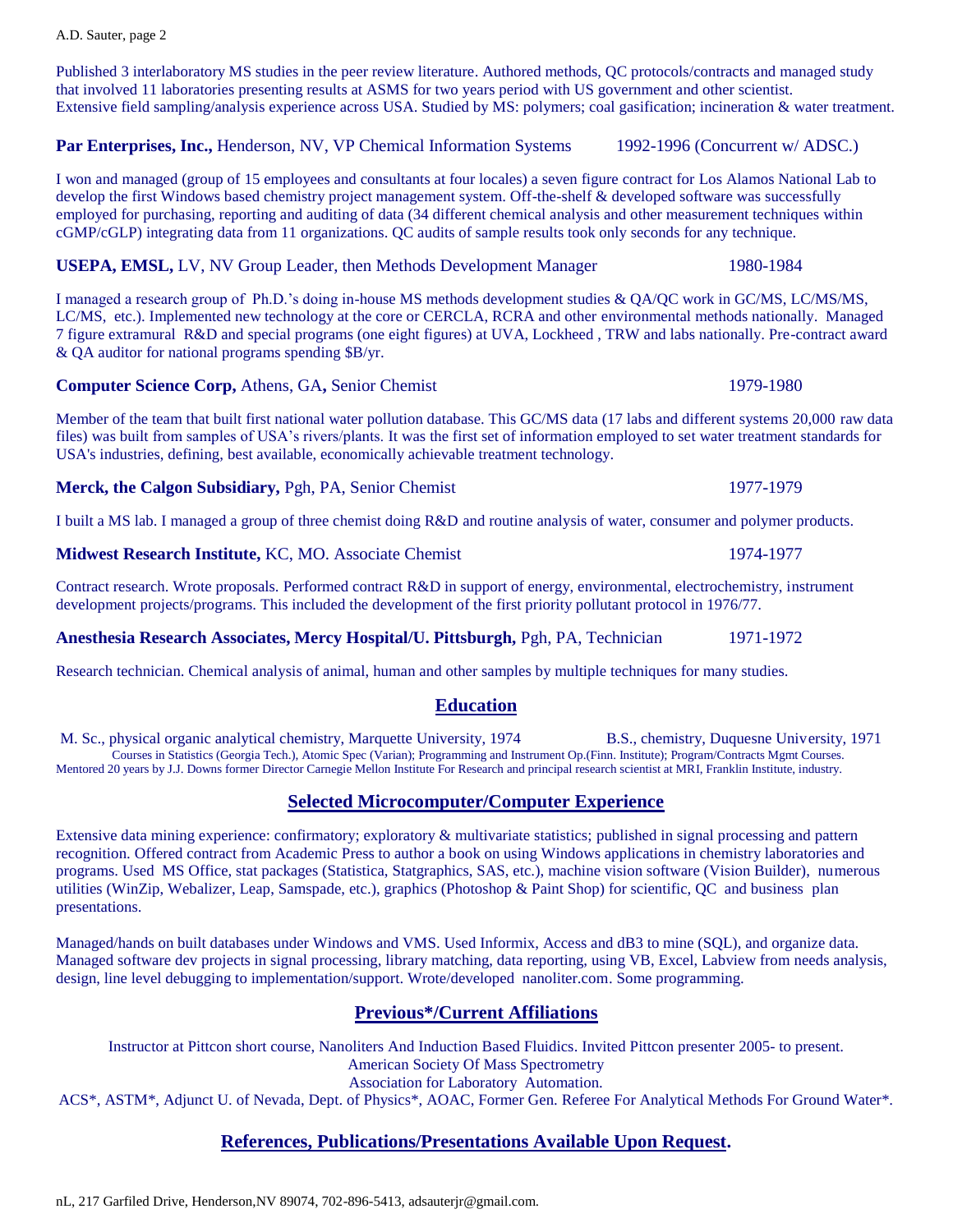A.D. Sauter, et al, "Millisecond Nanoliters", ASMS 2008 poster session. Denver, CO June 2008.

A. D. Sauter, et al, Nanoliter Dispensing, Pittcon Poster 2008, New Orleans, LA, March 2008.

A. D. Sauter, et al, Nanoliter Syringes And Induction Based Fluidics, Lab Automation, poster session, Palm Springs,CA, 2008.

A. D. Sauter et al, Launching & Directing Nanoliters To Diverse Targets With Electric Fields, Induction Based Fluidics, poster session presented at ASMS 2007, Indianapolis, IN, June 2007.

#### **A.D. Sauter, IBF and MALDI, Invited Presentation Washington University @ St. Louis to Dr. Gross' Group, March 2007.**

A. D. Sauter, Introducing the Nanoliter Syringe, the Nanoliter Pipette and the Nanoliter Pump, Pittcon 2007, Chicago, Il, March 2007. System received an honorable mention for best new instrument.

A.D. Sauter, Introducing the Nanoliter Syringe, Press Conference, presented at Pittcon 2007, Chicago, Il, March 2007.

A.D. Sauter, How to make MALDI plates fast. Presented at Pittcon 2007, Chicago, Il, March 2007.

#### **A.D. Sauter, Induction Based Fluidics: Invited Lecture presented at Pittcon 2007, Session:"Drops."**

A.D. Sauter, The Nanoliter Syringes, American Laboratory, February, 2007

A. D. Sauter, Provisional Patent No. 4, January 2007.

A.D. Sauter, Business/Technical Opportunities In The Nanoliter Regime presented Nanocon, LV, NV Sept, 2006

#### **A. D. Sauter, Charging Liquids. Detecting Disease?, presented at Nevada Cancer Institute, June 2006**

#### **A. D. Sauter, Induction Based Fluidic Tools For Detecting Cancer, NCI/SBIR submission, May 2006**

A. D. Sauter, Aspirating Nanoliters, poster session presented at Pittcon 2006, Orlando, FLA, March 2006.

A. D. Sauter, Provisional patent filed 1/05/06.

A. D. Sauter, Nanoliters, Induction Based Fluidics presented to Pittsburgh Life Sciences Green House, Pgh, PA, June 2005.

A. D. Sauter, Parallel LC via IBF, Project Report for Dr. Wm. Davidson, Director of R&D, MDS Sciex, May 2005.

A. D. Sauter, N-Component, Y-Energy Mode, Z-Nested Gaussian Surfaces And Devices, Provisional Patent Filed 5/20/04. Full patent filed 5/20/05.

A. D. Sauter, Sample/Standard Preparation: Manipulating Liquids With IBF. Course Book For Presentation at Pittcon, 2005/07.

A.D. Sauter Jr., A. D. Sauter III, B.N. Colby, R. Willoughby and M. Johnson , "The Nanoliter,Microliter Syringe That Can Also Dispense Picoliters," Lab Automation Poster Session, 2/2/05, San Jose, CA.

Quoc Troung and A. D. Sauter, " Feasibility Study for Development of Induction Based Fluidics Assisted/Facilitated Transport Perm-Selective Membranes for CB Protective Clothing, \$1.1M proposal coauthored with US Army, April 2004.

A. D. Sauter and L Williams, The Nanoliter, Microliter Syringe That Can Dispense Picoliters, MALDI and Other Applications to be presented at the USEPA Conference, July 2004.

#### **A. D. Sauter, "Nanoliter Economics," presentation at Nanocommerce2003, Chicago Ill., Dec 2003.**

A. D. Sauter, D. Eastwood, and R. Willoughby, A USAF Requested White Paper, "A Clutter Filter To Facilitate The Detection Of Bioagents," solicited whiter paper submitted to, Aberdeen Proving Grounds, May, 2002.

#### **A. D. Sauter, "Flying Nanoliters, Microliter and Picoliters Using Electric Induction," invited presentation at Microfluidics 2002, San Francisco, CA, September, 2002.**

A. D. Sauter and A. D. Sauter III, " 'Electric' Zip Tips For MALDI And Other Applications," Journal of the Association of Laboratory Automation, May-June 2002.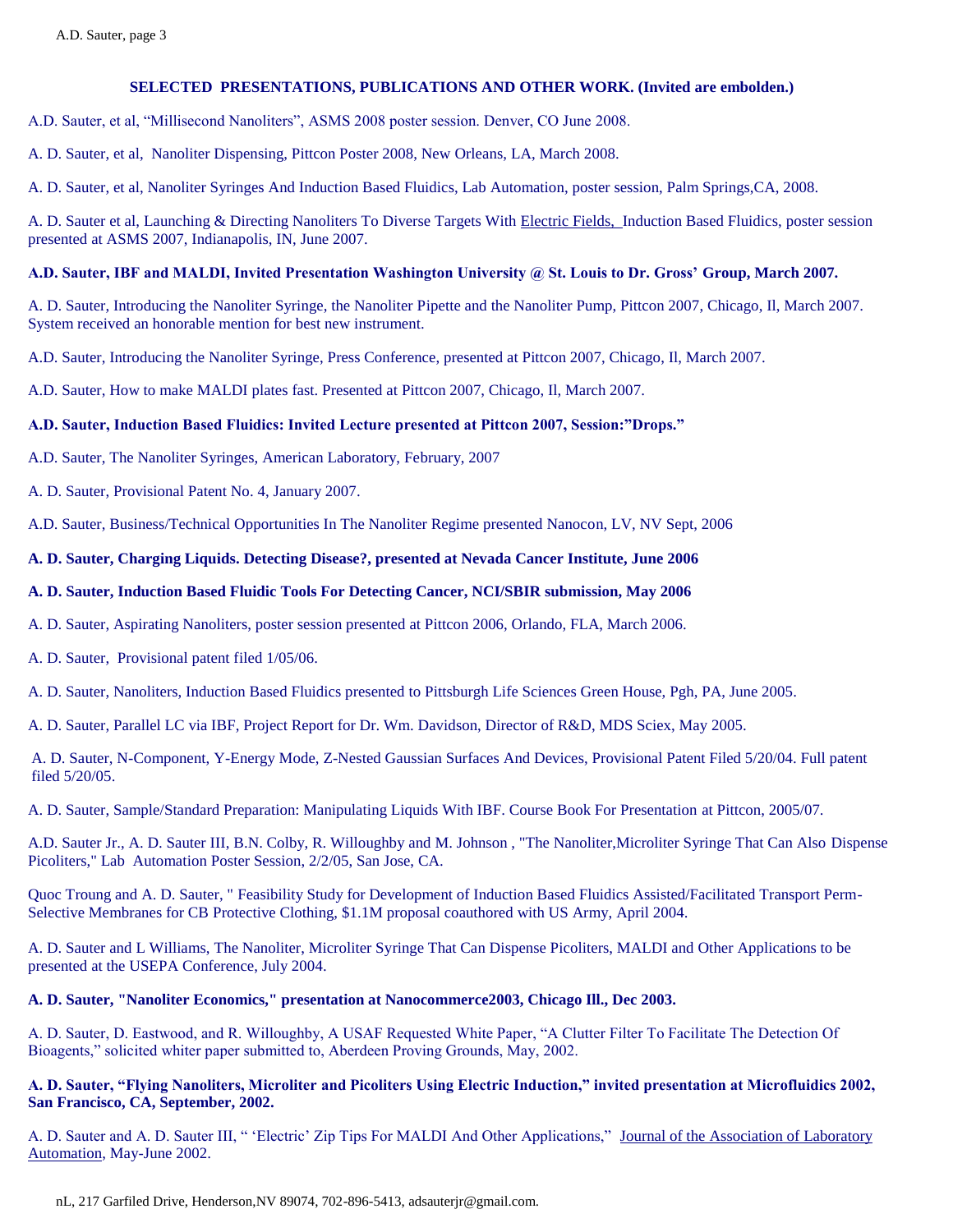- A. D. Sauter, "Nanoliter-sicles," presented at Pittcon 2002, New Orleans, March, 2002.
- A. D. Sauter, "Transporting nL, uL and pL, Lab Automation," Palm Desert, CA February, 2002.
- A. D. Sauter and A. D. Sauter III, "Nanoliters Onto Media, Use Of Electric Induction, American Laboratory, October, 2001.
- A. D. Sauter, "Electric Induction Based nL Solution Movement," smallTalk 2001, San Diego, CA, August 2001
- A. D. Sauter , "Nanoliters?" Pittcon 2001, New Orleans, March, 2001.
- A. D. Sauter, "Induction Based Nanoliter AND Microliter Solution Transport," Pittcon 2001, New Orleans, March, 2001.

A. D. Sauter, "Parallel Solution Movement Devices In The nL,uLand pL/sec Flow Regimes," Pittcon 2001, New Orleans, LA March, 2001.

A. D. Sauter and A. D. Sauter III, 'The Nanoliter Syringe, A Movie," Pittcon 2000, New Orleans, LA March, 2000.

A. D. Sauter, USA Patent Application resulting in US Patent No. 6,149,815, November, 1999 awarded November, 20,2000.

A. D. Sauter, 8260 and 8270 "MDL Studies Of The Hanford Tanks Contents Using MS And Isotope Dilution," Project Report for Waste Management Federal Services,Hanford, WA, April, 1999.

A. D. Sauter, W. Fitch, J. Chakel, A. Affel, R. Willoughby and E. Sheenan, "Approaches For Estimating ESI/MS/MS Relative Response," Pittcon 97, New Orleans, LA, March 1997.

A. D. Sauter, COMPARE, A Pattern Recognition Data Quality Calculator, Installation and Reference Manual, June, 1995.

#### **A. D. Sauter, "Same Day Data Validation," USDOE Hanford, Hanford, WA, 1995**

A.D. Sauter, *The Los Alamos Electronic Data Deliverable Ordering And Receiving User's Guide*, Copyright September, 1994

A.D. Sauter, *The Los Alamos User's Guide For Auditing Organic, Inorganic, And Radiochemical Data*, Copyright September, 1994,

A.D. Sauter, *Function Forms For Validation Criteria*, and *Source Code*, Copyright September, 1994, & , *The Los Alamos Electronic Data Deliverable Process Order Tracking Database*, Copyright September, 1994

A.D. Sauter, "Microcomputer-Based Environmental Project Management," Environmental Lab, August, 1994.

A.D. Sauter, "A New, Open Approach for the Purchasing, Reporting, Review, and Assessment of Organic, Inorganic, and Radiochemical Environmental Data," presented at the 1994 Pittsburgh Conference, March, 1994.

#### **A. D. Sauter, "Using the PC & Off-the-Shelf SW to Enhance Project Management," Rocky Mountain Arsenal, Denver, CO, 1994.**

**A. D. Sauter, "Introduction to a PC-Based System to Report, Review, and Upload Environmental Data," presented at Los Alamos National Laboratory, Los Alamos, NM, February, 1994.**

A.D. Sauter, *Los Alamos Electronic Data Deliverable Process Spreadsheets For The Reporting Of Environmental Data*, Copyright September, 1994

A.D. Sauter, *Los Alamos Electronic Data Deliverable Process Spreadsheets For The Reporting Of Environmental Data Business Order Workbook*, Copyright September, 1994

A. D. Sauter, "New Ways to Report and Evaluate Environmental Data," presented at the 7th Annual Quality Assurance and Environmental Monitoring Symposia, New Orleans, LA, November, 1993.

A.D. Sauter, "A Rapid New Approach for Quality Assessment for Environmental Data," presented at the 1993 American Society for Quality Control at Palm Desert, CA, October, 1992.

A.D. Sauter, "Tools for the Review of Environmental Data for Integrity and Quality," Project Report for U.S. EPA, October, 1992.

A.D. Sauter and L.R. Williams, "Will it Leach with the TCLP?," Environmental Lab, October 1992, p. 47.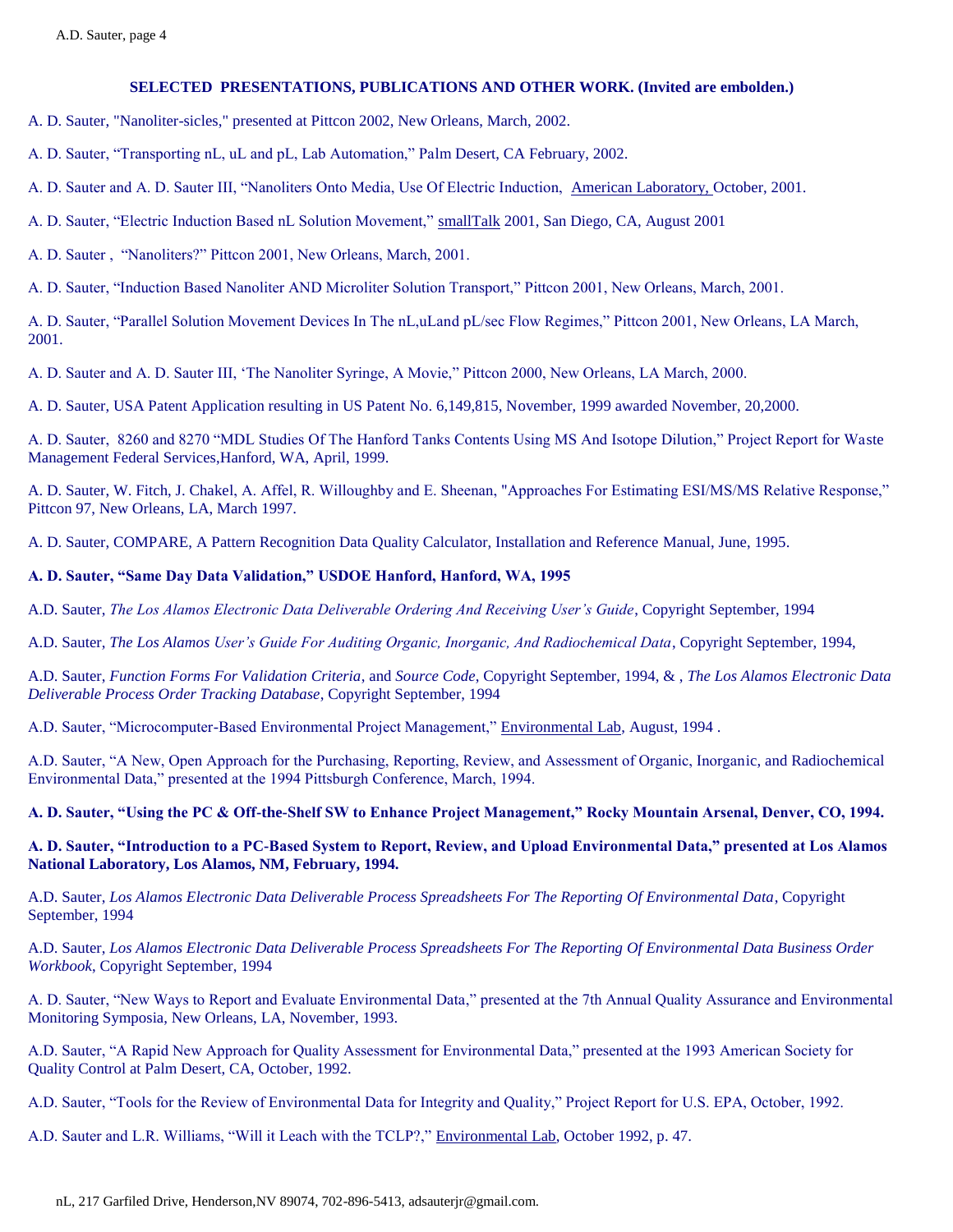A.D. Sauter and A.D. Wait, "Perspectives on Data Integrity and Quality," Environmental Lab, June, 1992, p. 25.

A.D. Sauter, *Approaches for Determining Data Quality and Usability: New Perspectives on Analytical Data in Hazardous Waste Site Investigations*, Edited by R.B. Gammage and B.A. Bernen, Lewis Publishers, 1992.

A. D. Sauter," The Simultaneous Assessment of Environmental Data for Integrity and for Quality Using Reference Sets & Procedures, Computer Graphics, Multivariate Statistics in an Overt/Covert Fashion," presented at U.S. EPA Data Efficacy project meeting, Las Vegas, NV, January, 1991.

#### **A. D. Sauter, "Data Integrity and Data Quality, New Perspectives on Analytical Data," 10th Annual Life Sciences Symposium, Oak Ridge National Laboratory, Oak Ridge, TN, May, 1990.**

A.D. Sauter, "A Waste Component Mobility Scale," presented at the 4th Annual Superfund Conference, Washington, D.C., June, 1990.

A.D. Sauter, "Examination of GC/MS and GC Data for Anomalous Properties," ADSC project report for U.S. EPA, AOB, December, 1990.

A.D. Sauter, "An Assessment of Technical Efforts and Other Programs at the U.S. EPA's Environmental Monitoring and Systems Laboratory," ICF/KE, July, 1989.

A.D. Sauter, D. Bottrell and J. Fisk, "Qualitative Effects of Ion Abundance Tuning Criteria on Modern Quadrupole Mass Spectrometer Systems, Results from an Interlaboratory Study," presented at the 1989 ASMS meeting, Miami Beach, FL, May, 1989

A.D. Sauter, D. Bottrell, and J. Fisk, "The Quantitative Effects of Ion Abundance Tuning Criteria on Modern Quadrupole Mass Spectrometer Systems, Results from an Interlaboratory Study," presented at the 1989 ASMS meeting, Miami Beach, FL, May, 1989.

A.D. Sauter, D. Bottrell, P. Isaacson, H. McCarty, and J. Fisk, "Laboratory Quality Matching," presented at 1989 Pittsburgh Conference, March, 1989.

A. D. Sauter, "Analytical Distance," presented at U.S. EPA EMSL/LV GC/MS Tuning Conference Workshop, LV, NV, January, 1989.

A. D. Sauter," Results from an Interlaboratory GC/MS Study," presented at U.S. EPA EMSL/LV GC/MS Tuning Conference Workshop, Alexandria, VA, January, 1988.

A.D. Sauter, Special Reports in Support of Litigation for the U.S. Department of Justice, four separate reports, 1988-1989.

A.D. Sauter and J.J. Downs, "Determination of the Occurrence of Organic Compounds at AFB 032," Commercial Client, 1988.

A.D. Sauter, "Evaluation of Hydrocarbon Sensor Technology for Measurements of Organic Compounds in Water and Soil," four separate reports, Westinghouse BioAnalytical, 1988.

A.D. Sauter, J.J. Downs, P. Marsden, and L.R. Williams, "A Formal Way to Measure and Compare Waste Component Mobility, Wastes, and Leachates," presented at Office of Solid Waste and Emergency Response Conference, Washington, D.C., July, 1988.

A.D. Sauter, J.J. Downs, L.R. Williams, and P. Marsden, "How Much of Analyte X is in That Solid?: A Solution to a Long-Standing Problem in Environmental Analysis," presented at Office of Solid Waste and Emergency Response Conference, Wash. D.C., July, 1988.

A.D. Sauter, *The Los Alamos Electronic Data Deliverable Process User's Guide*, Copyright September, 1994

A.D. Sauter, *Environmental Data, Purchasing, Reporting, and Evaluation Forms and Files for Radionuclidic and Non-Radionuclidic Environmental Measurement Techniques*, Copyrighted Version 1, 1993, and Version 2, 1994.

A.D. Sauter, J.J. Downs, P. Isaacson, D. Bottrell, D. Youngman, J. Fisk, C. Dempsey, and A. Carasea, "Development of a Proposed National Reference Set of Electron Impact GC/MS Relative Response Factors for the U.S. Environmental Protection Agency's Contract Laboratory Program," presented at the 1988 ASMS meeting, San Francisco, CA, June, 1988.

A.D. Sauter, J.J. Downs, R. Schlenker, J. Solsky, and D. Eastwood, "Preliminary Missouri River Division Laboratory Underground Storage Tank Manual," prepared for the U.S. Army Corps of Engineers, March, 1988.

A.D. Sauter, R. Schlenker, J. Solsky, and D. Eastwood, "Missouri River Division Laboratory Quality Assurance Manual, Chemistry Branch," revised draft prepared for the U.S. Army Corps of Engineers, February, 1988.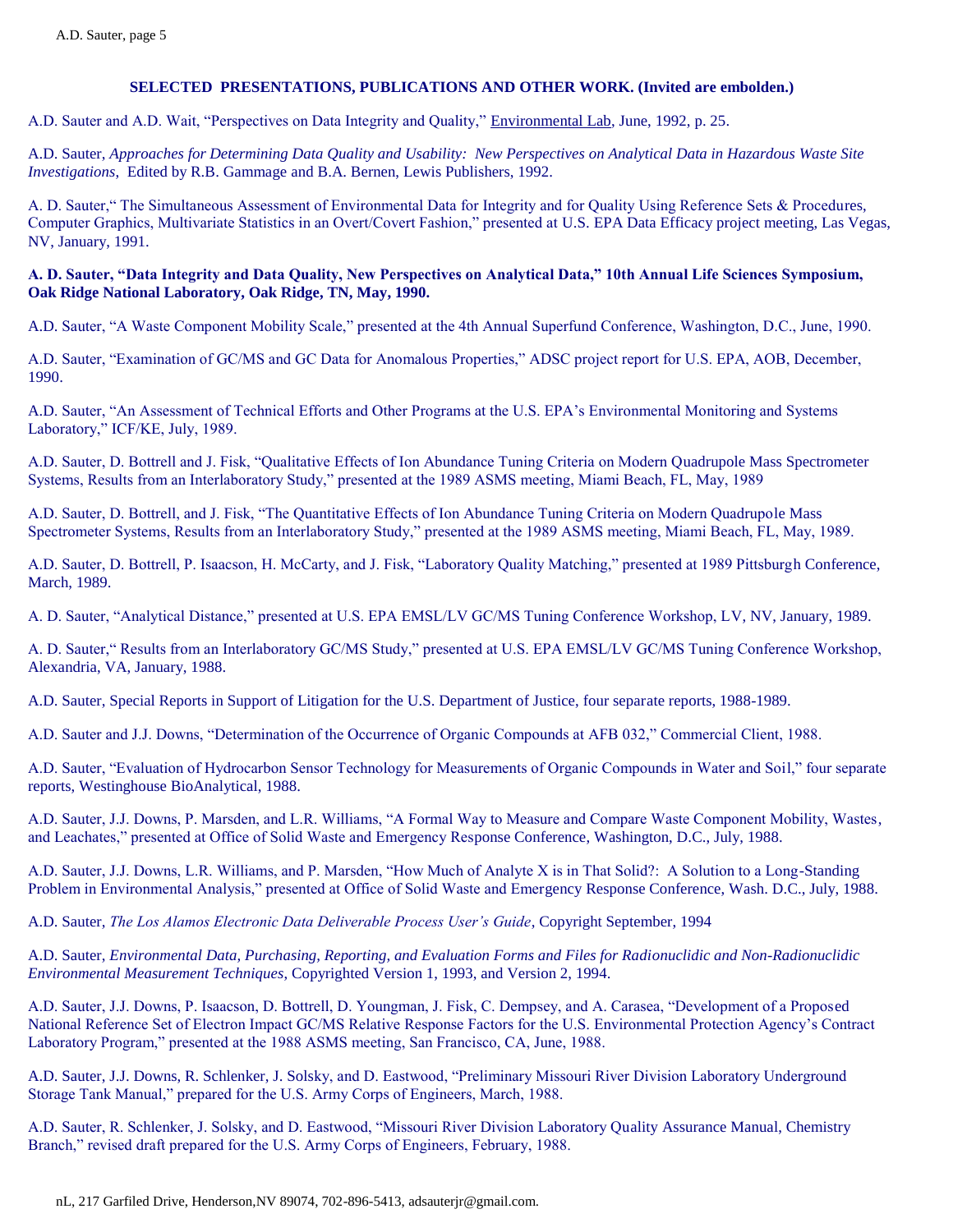A.D. Sauter, "Special Analytical Services GC/MS Study," prepared for J. Fisk, U.S. Environmental Protection Agency, Hazardous Site Evaluation Division, Analytical Operations Branch, Washington, D.C., June, 1987.

A.D. Sauter, "Marketing Study for the Introduction of New Products to the Analytical Services Industry," Commercial Client, May, 1987.

A.D. Sauter, "Laboratory Initiation Report: Market Survey, Product Definition, Strategic Planning, Instrument Selection, and Personnel Assistance," Waste Management, April, 1987.

#### **A.D. Sauter, "Electron Impact LC/MS Analysis of Exotic Appendix VIII Listed Analytes and Semivolatile Priority Pollutants with a New LC/MS Interface," presented at 1987 Pittsburgh Conference, March, 1987.**

A.D. Sauter, J.J. Downs, D. Eastwood, and J. Solsky, "Proposed User Defined, Site-Specific GC/MS Protocols for the Characterization of Hazardous Waste Sites and the Concept of Analytical Distance," presented at 1987 Pittsburgh Conference, March, 1987.

A.D. Sauter, Reports in Support of the U.S. EPA's GC/MS Tune Study, for the U.S. EPA Analytical Operations Branch, 1987-1989.

A. D. Sauter, "Validation of U.S. EPA Methods for Analysis of Groundwater and Drinking Water, a Three-Year Plan," presented at the Annual AOAC Meeting, San Francisco, CA, October, 1987.

A. D. Sauter, "Future Directions of the U.S. EPA Contract Laboratory Program," presented in conjunction with U.S. EPA, OERR, AND EMSL/LV at the 7th Annual Superfund Analytical Services Conference, Las Vegas, NV, July, 1987.

#### **A. D. Sauter, "Particle Beam LC/MS, Environmental Applications," presented at the U.S. EPA 3rd Annual Symposium on Solid Waste Testing and Quality Assurance, Washington, D.C., July, 1987.**

A. D. Sauter, "Particle Beam LC/MS: An Emerging Practical Technique for the Characterization of Involatile and Semivolatile Environmental Pollutants," presented at the 10th Annual EPA Conference on Analysis of Pollutants in the Environment, Norfolk, VA, May, 1987.

A. D. Sauter, "On the Old DFTPP Criteria," presented at the U.S. EPA OERR GC/MS Tuning Conference, Alexandria, VA, April, 1987.

A.D. Sauter, "Particle Beam (PB)/LC/MS Analysis of Selected Appendix VIII Listed Analytes," prepared for Dynamac Corporation under U.S. EPA Sub contract, October, 1986.

A.D. Sauter, "Defense Environmental Restoration Account Site-Specific Contract for the Analysis of Water Sample for Volatile Organic Compounds by Gas Chromatography/Mass Spectrometry," prepared for the U.S. Army Corps of Engineers, October, 1986.

A.D. Sauter, "Defense Environmental Restoration Account Site-Specific Contract for the Analysis of Water Samples for Semi-Volatile Organic Compounds by Gas Chromatography/Mass Spectrometry," draft prepared for the U.S. Army Corps of Engineers, July, 1986.

A.D. Sauter, "Chain of Custody Procedures for Defense Environmental Restoration Act Projects," draft prepared for the U.S. Army Corps of Engineers, July, 1986.

A.D. Sauter, Videotape Presentation, "Estimating Response Factors for PCDDs, PCDFs, and PCBs When Standards are Not Available," presented at U.S. EPA's Office of Solid Waste meeting, Washington, D.C., July, 1986.

A.D. Sauter and J.J. Downs, "The Quantitation of Chlorinated Biphenyls, Dibenzodioxins, and Dibenzofurans Using Response Factor Estimation," presented at the 1986 ASMS meeting, Cincinnati, OH, June, 1986.

A.D. Sauter and J.J. Downs, "Model for the Estimation of Electron Impact GC/MS Response Factors for Quadrupole Mass Spectrometers," presented at the 1985 Pittsburgh Conference, Anal. Chem. 1986, 58, 1665.

A.D. Sauter, "In-house versus Contractor-Based Acquisition of Environmental Data, a Six-Year Comparison of Cash Flow, Technical and Other Factors," prepared for a multi-billion-dollar corporation, March, 1986.

A. D. Sauter, "Particle Beam LC/MS: An Important New Developing Technique for Characterization of Hazardous Waste Sites," U.S. EPA Office of Solid Waste, Washington, D.C., December, 1986.

A. D. Sauter, "Estimation of Response Factors for Dioxins, Dibenzofurans, and PCBs," U.S. EPA Office of Solid Waste RCRA Conference, Washington, D.C., July, 1986.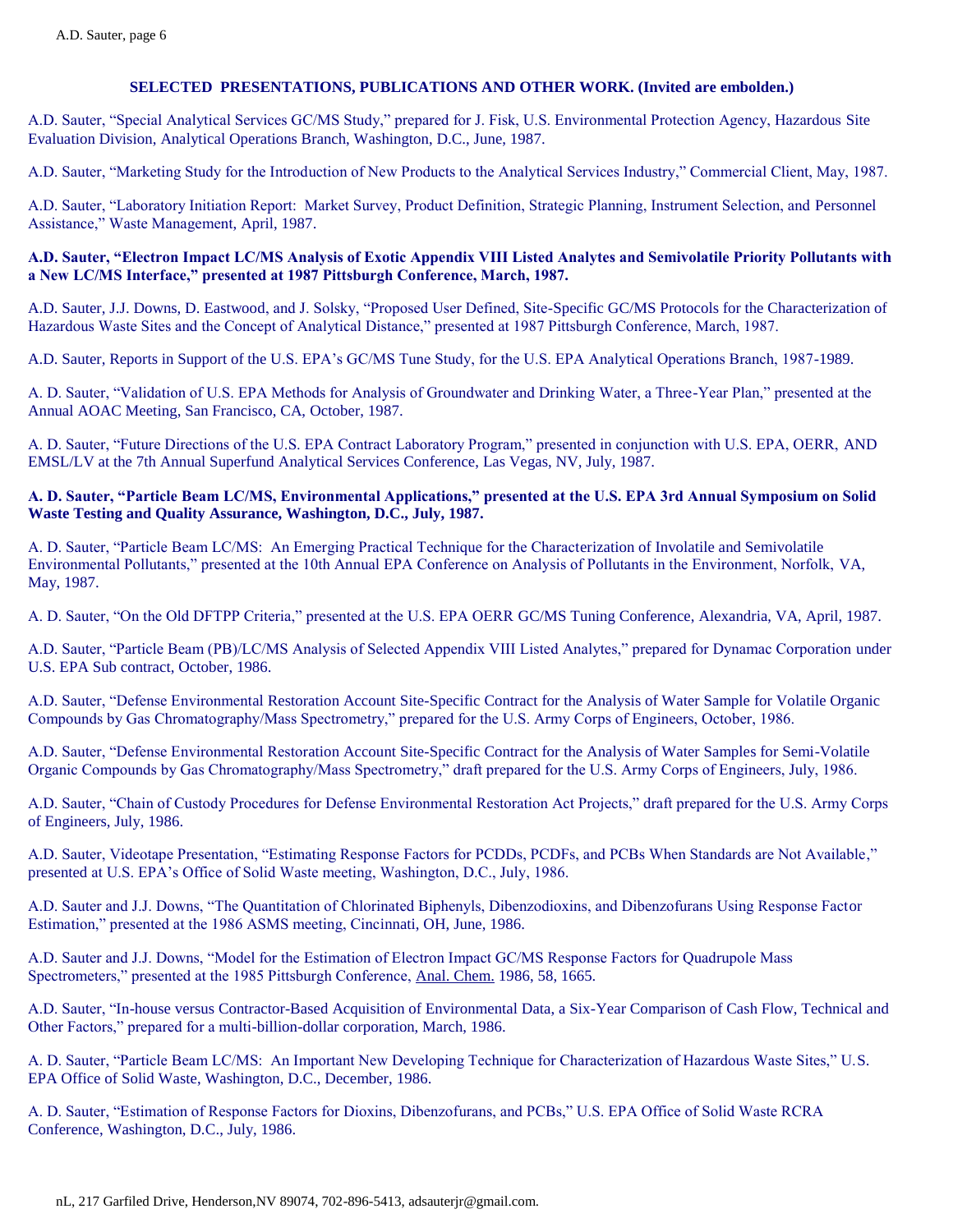A. D. Sauter, "Multivariate Statistical Methods for the Analysis of Complex Environmental and Human Health Data," U.S. EPA Environmental Monitoring and Systems Laboratory, Las Vegas, NV, June, 1986.

A.D. Sauter, "Proposal for the LC/MS Analysis of Appendix VIII Listed Organic Compounds," prepared for the U.S. EPA, November, 1985.

A.D. Sauter, *Standard Operating Procedures for Three Rivers Analytical Laboratory, Inc*., September, 1985.

A.D. Sauter, *Business Plan for the Establishment of Three Rivers Analytical Laboratory, Inc.*, July, 1985.

A.D. Sauter, "Evaluation of Mass Spectrometer and Software for Participation in U.S. EPA Superfund Program," Extrel, Inc., April-July, 1985.

A.D. Sauter and J.J. Downs, "Quality Management Review of the Remedial Investigation/Feasibility Study of the Drake Superfund Site," U.S. Army Corps of Engineers, March, 1985.

**A. D. Sauter, "Environmental GC/MS-Based Testing: Historical Aspects, Current Practices, and Future Trends," Extrel's Fall Mass Spectrometry School, Pittsburgh, PA, December, 1985.**

**A. D. Sauter, "Chemical Quality Assurance and Quality Control in Remedial Investigation/Feasibility Studies," Bechtel National, Inc., Engineering Consultants, San Francisco, CA, April, 1985.**

#### **A. D. Sauter, "Applications of Triple Quadrupole Mass Spectrometry in Federal Agencies, EPA, USDA, FDA, and DOA," LABCON West 85, San Mateo, CA, April, 1985.**

A. D. Sauter, "Suggestions for the Department of Army's Superfund Program," U.S. Army Corps of Engineers Superfund Conference, Omaha, NE, December, 1984.

A.D. Sauter, "Special Technical Reports in Support of the Livingston Train Derailment Cleanup: QA/QC; Interlaboratory Study; Deposition Review and General Posturing and Planning," I.T. Corp., November-March, 1984.

#### **"A General Approach to the QA/QC of Multianalyte, Mass Spectrometry-Based Analysis Methods," American Society for Quality Control, RTP, NC, September, 1984.**

A.D. Sauter, "The Quality Control Protocol for the Pulsed Positive Ion, Negative Ion Chemical Ionization GC/MS Analysis of Chlorinated Biphenyls," subcontract Research Triangle Institute, ADS Project Report, August, 1984.

A.D. Sauter, "Proposed Technical and Monitoring Approach for the Stringfellow Remedial, Investigation/Feasibility Study," ADS Project Report, June, 1984.

A.D. Sauter and J.J. Downs, "Evaluation of GC/MS Data, and Expert, PC-Based System," Unsolicited Proposal, March, 1984.

A.D. Sauter, "Mobile Triple Quadrupole Mass Spectrometry and Appendix VIII Testing," ADS Project Report, February, 1984.

A.D. Sauter, "Special Report No. 1, No. 2, and No. 3," ADS Project Report, CompuChem, September-November, 1984.

A.D. Sauter, "The Fourth Annual U.S. EPA Contract Laboratory Program Meeting, A Report," ADS Project Report, September, 1984.

A.D. Sauter, "Evaluation of Fused Silica Capillary Column GC/MS for the Determination of Semivolatile Priority Pollutants," U.S. EPA Response Report, January, 1984.

A.D. Sauter, "Examination of Interlaboratory, Electron Impact GC/MS Data for PCB's," ADS Project Report, Lockheed Engineering and Management Company, January, 1984.

**A. D. Sauter, "Rapid, Triple Quadrupole Mass Spectrometry-Based Analysis of Nonvolatile Appendix VIII Listed Organic and Organometallic Compounds," LABCON West, Long Beach, CA, May, 1984.**

**A. D. Sauter, "Rapid Analytical Method Development, the MS/MS Potential," 6th Annual Symposium on Priority Pollutants, Norfolk, VA, March, 1983.**

**A. D. Sauter, "MS/MS Approaches to the Characterization of Hazardous Waste," Franklin Institute, Philadelphia, PA, 3/1983.**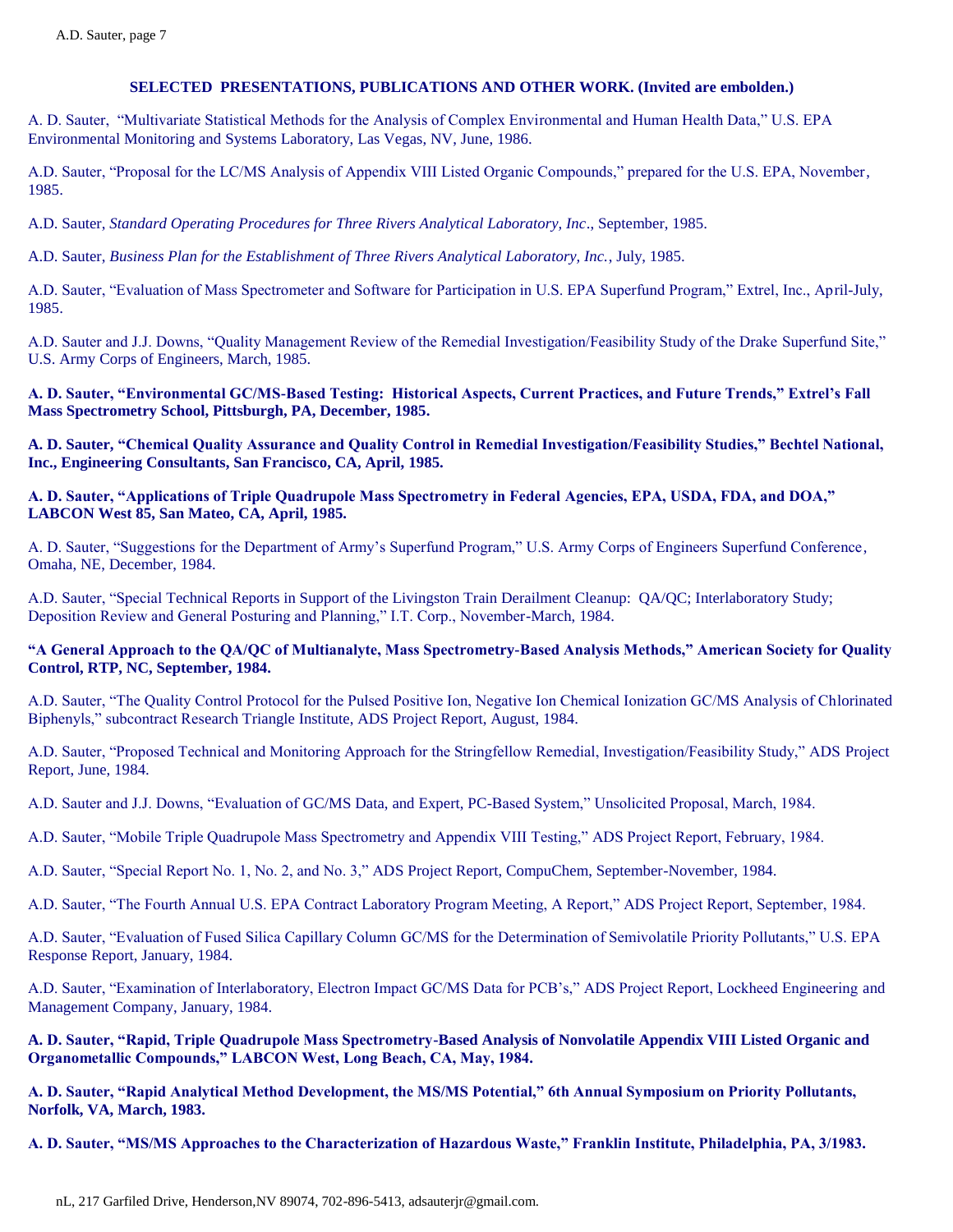L.D. Betowski, H. Webb, and A.D. Sauter, "The Application of Pulsed Positive Ion Negative Ion Chemical Ionization to the Analysis of Hazardous Wastes," Biomedical Mass Spectrometry, 1983, Vol. 10, No. 6, 369.

A.D. Sauter, L.D. Betowski, and J.M. Ballard, "Triple Quadrupole Mass Spectrometry, Environmental Applications to PCB's in Industrial Oils, 'Dioxin' Screening and Hazardous Waste Analysis," presented at the 31st Annual Conference of Mass Spectrometry and Allied Topics, May, 1983.

A.D. Sauter, "GC/MS Accuracy Criteria," presented at the 31st Annual Conference on Mass Spectrometry and Allied Topics, May, 1983.

A.D. Sauter, "An Introduction to the U.S. EPA's Contract Laboratory Program," ADS Project Report, December, 1983.

W.L. Fitch and A.D. Sauter, "Calculation of Relative Electron Impact Total Ionization Cross Sections for Organic Molecules," Anal. Chem. 1983, 55, 832.

A.D. Sauter, L.D. Betowski, and J.M. Ballard, "A Comparison of Response Factors for Triple and Single Stage Quadrupole Mass Spectrometers," Anal. Chem. 1983, 55,116.

A.D. Sauter and W.L. Fitch, "Approaches to the Prediction of GC/MS Response Factors," presented at the 1982 American Chemical Society Meeting in Las Vegas, NV, March, 1982.

A.D. Sauter and R.G. Beimer, "GC/MS Analysis of Hazardous Wastes," presented at the American Chemical Society Meeting in Las Vegas, NV, March, 1982.

A.D. Sauter and V. Lopez-Avila, "The Quality Control Protocol for the FSCC GC/MS Analysis of Extractable Priority Pollutants," presented at the 1982 American Society of Mass Spectrometry and Allied Topics, Honolulu, HI, June, 1982.

A.D. Sauter, P.M. Mills, W.L. Fitch, and V. Lopez-Avila, "Inter-laboratory GC/MS Response Factor Precision," Journal of High Resolution Chromatography and Chromatography Communications, January, 1982, 27-30.

D.F. Gurka, A.D. Sauter, L.D. Betowski, and H.M. Webb, "The Analysis of Hazardous Waste Extracts by Combined GC/FTIR and GC/MS," presented at the 23rd Annual Rocky Mountain Conference, August, 1981.

A.D. Sauter, L.D. Betowski, B.N. Colby, T.R. Smith, and R.G. Beimer, "Fused Silica Capillary Column GC/MS Analysis for Priority Pollutants," Journal of High Resolution Chromatography and Chromatography Communications, August, 1981, 366-384.

### **A. D. Sauter, "Quality Control in MS/MS and GC/MS," U.S. EPA Mass Spectrometry Users Group, Cincinnati, OH, 11/1982.**

L.D. Betowski, H.M. Webb, and A.D. Sauter, "Pulsed Positive Ion Negative Ion Chemical Ionization Mass Spectrometric Applications to Environmental and Hazardous Waste Analysis," poster session presented at the 29th Annual Conference on Mass Spectrometry and Allied Topics, May, 1981.

J.E. Wilkinson, B.N. Colby, T.R. Smith, and A.D. Sauter, "GC/MS Analysis of Priority Pollutants: A Comparison of Packed Column and Fused Silica Capillary Column GC/MS Analysis," poster session presented a the 29th Annual Conference on Mass Spectrometry and Allied Topics, May, 1981.

A.D. Sauter, L.D. Betowski, B.N. Colby, and T.R. Smith, "Fused Silica Capillary Column: An Important New Tool for the GC/MS Analysis of Priority Pollutants," presented at the 1981 Pittsburgh Conference on Analytical Chemistry and Allied Topics, March, 1981.

#### **A. D. Sauter, "Fused Silica Capillary Column GC/MS," Bay Area Mass Spectrometry Users Group, San Francisco, CA, 4/1981.**

A.D. Sauter, W.M. Shackelford, D.M. Cline, L. Faas, and G.R. Kurth, "Applications of a Data Adaptive Background Subtraction Technique for GC/MS Analysis," presented at the Second Chemical Congress of the North American Continent, Las Vegas, NV, August, 1980. *Advances in the Identification and Analysis of Organic Pollutants in Water*, Chapter 35, Ann Arbor Science, 1981.

W.M. Shackelford, D.M. Cline, L. Faas, G.R. Kurth, and A.D. Sauter, "A Computer Survey of GC/MS Data Acquired in EPA's Priority Pollutant Screening Analysis: System and Results," presented at the Second Chemical Congress of the North American Continent, Las Vegas, NV, August, 1980. *Advances in the Identification and Analysis of Organic Pollutants in Water*, Chapter 33, Ann Arbor Science, 1981.

A.D. Sauter, L.D. Betowski, M. Hiatt, and E.P. Meier, "Quantitative Aspects of GC/MS Analysis," poster session presented at the 28th Annual Meeting of the American Society of Mass Spectrometry, May, 1980.